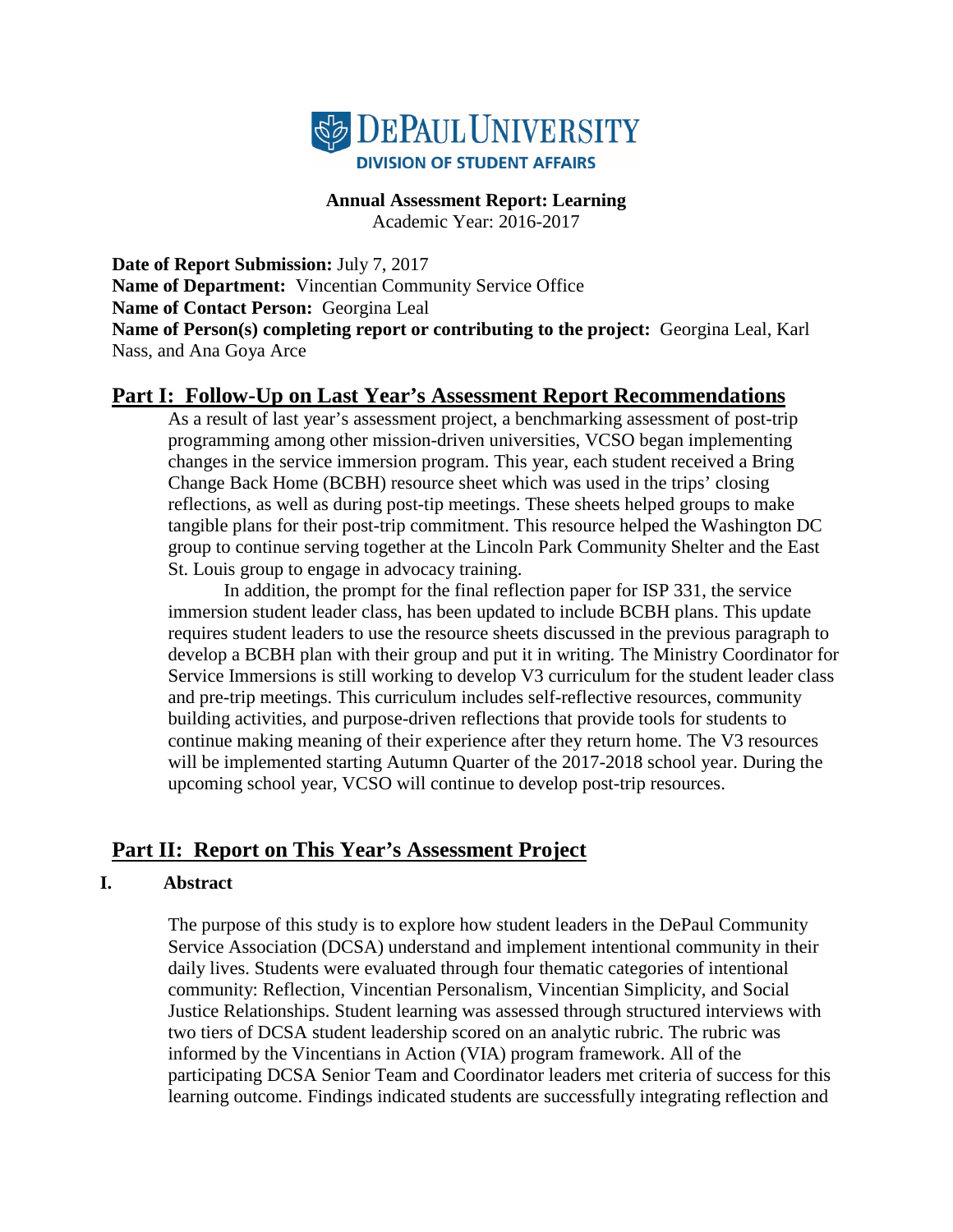Vincentian Personalism in their daily lives. However, some DCSA leaders articulated narrow definitions of Vincentian simplicity and challenges with building inclusive community. With the goal to prepare students to engage as Vincentian leaders in our world, this study will inform future leadership formation within the DCSA program.

#### **II. Assessment Question**

Through this assessment, VCSO assessed the extent to which DePaul Community Service Association leaders have achieved the following learning outcome:

*Students who participate in a Vincentians in Action community will foster the Vincentian value of intentional community in fighting injustice.*

Since there is a two-tier system of leadership in DCSA, VCSO also wanted to evaluate differences in competence level between each tier of leadership.

#### **III. Introduction & Context**

#### **Project Overview**

Through this learning assessment, the Vincentian Community Service Office (VCSO) wanted to understand the extent to which student leaders of the DePaul Community Service Association (DCSA) value and have learned to foster intentional community in fighting injustice. Two VCSO Staff conducted interviews with 12 student leaders and assessed their competency through an analytic rubric. Students were evaluated through four thematic categories of intentional community: Reflection, Vincentian Personalism, Vincentian Simplicity, and Social Justice Relationships.

#### **Learning Outcomes Assessed**

Primary program level learning outcome:

• *Students who participate in a Vincentians in Action community will foster the Vincentian value of intentional community in fighting injustice.*

Primary department level learning outcome:

• *Students who participate in Vincentian Community Service Office programs will commit to an intentional community with the understanding of how community relates to sustainable engagement and their ability to influence meaningful social change.* 

#### **Relevant Research and Literature**

Spirituality is at the core of the reflection and learning framework of VIA that informs DePaul Community Service Association student leaders' engagement in community service. The four thematic key categories of intentional community rooted in reflection, Vincentian personalism, Vincentian simplicity, and social justice relationships are explored in a context of service that invites and explores spiritual growth for college students. There has been an increasing recognition in universities throughout the country about the important role that religion and spirituality plays on student engagement (Kuh & Gonyea, 2006). As a result, a myriad of scales and methods of assessment have been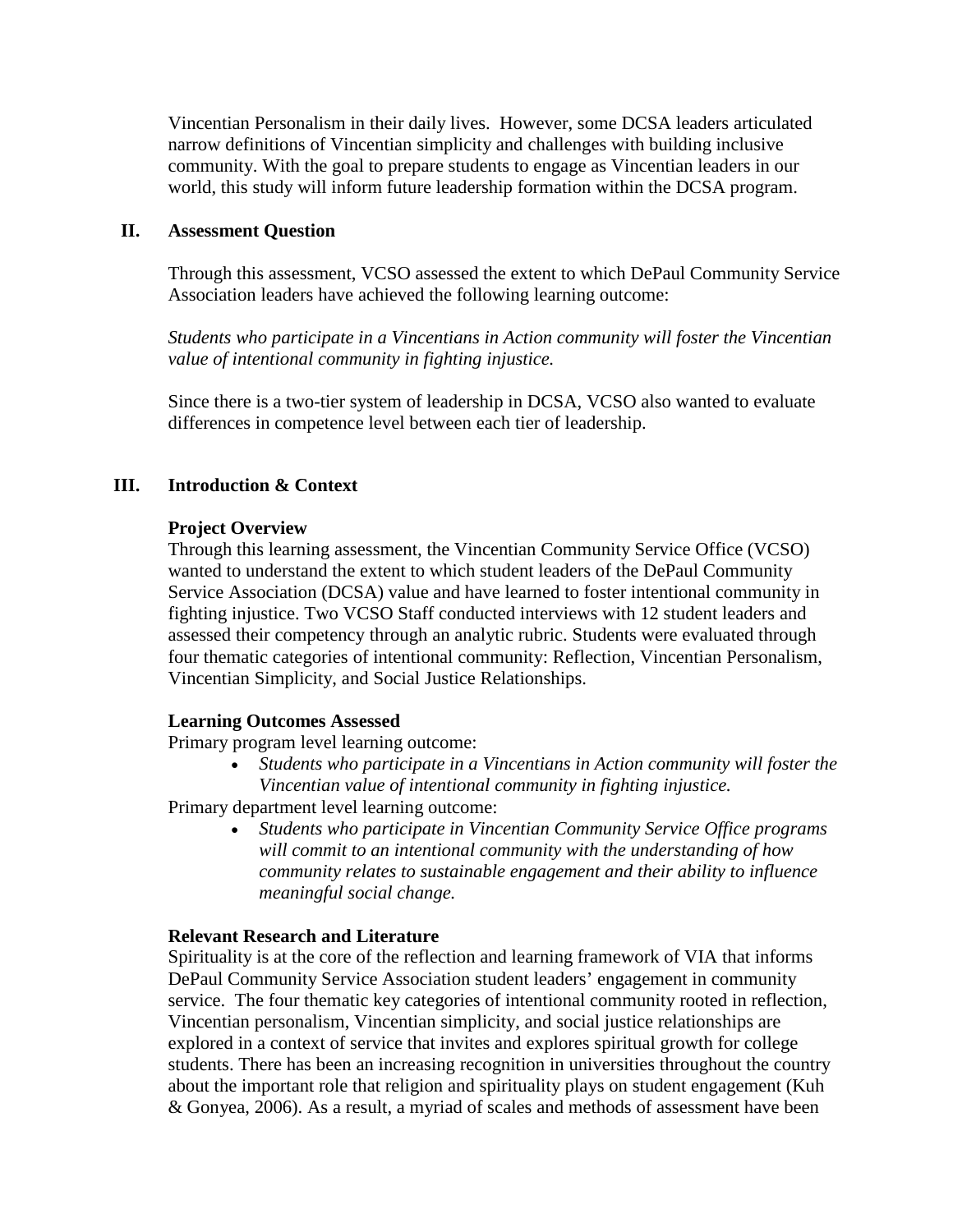developed to better understand student's religious beliefs, religious involvement, and the role their faith has on their college learning (for a review of scales used see Astin, Astin, and Lindholm, 2011). Nationally, three patterns emerge on how spirituality-enhancing activities affect students' overall college experience: (1) frequent participation in spirituality-enhancing practices is positively associated with participation in collegiate activities; (2) institutional characteristics that matter most to spirituality and liberal learning outcomes are the institutional mission and the campus culture; and (3) students who attend faith-based colleges more likely to engage in spiritual practices (Kuh & Gonyea, 2006).

- Astin, A. W., Astin, H.S., & Lindholm, J.A. (2011). Assessing Students' Spiritual and Religious Qualities. Journal of College Student Development, 52(1), 39-61.
- Kuh, G. D., & Gonyea, R. M. (2006). Spirituality, Liberal Learning and College Student Engagement. *Liberal Education, 92*(1), 40-47.

## **Context for This Year's Report**

Since 2002, DePaul's Vincentian Community Service Office (VCSO) has engaged a framework for reflection and community building called Vincentians in Action (VIA), an approach that is intentionally connected to any community service engagement with the poor and marginalized. VIA is a Vincentian framework for spiritual growth and social justice education, rooted in:

- Wisdom and values from Vincent de Paul, Louise de Marillac, and the International Vincentian Family
- Best practices in service-learning, civic engagement, and interfaith ministry, DePaul Learning Goals, Student Affairs Socially Responsible Leadership Model, and University Ministry's Mission

VCSO student leaders echo an essential VIA insight: "Service without reflection is just work – just another task." The core pillars of VIA – unpacked in VIA reflection meetings after community service experiences throughout the year – are the following:

- Way of Awareness
- Way of Dialogue
- Way of Solidarity
- Spiritual Growth
- Fighting Injustice
- Community Building
- Knowledge of International Vincentian Family & Legacy

VIA engages diverse programming communities of student leaders in a *cascade* peer-topeer leadership development process (O'Donoghue & Nass, 2006). The DePaul Community Service Association (DCSA) Coordinators and Senior Teamers are a part of this leadership formation process. This learning approach to service is rooted in DePaul's strategic efforts to deepen the engagement of students with DePaul's Catholic and Vincentian mission as well to enrich students' educational experiences and deepen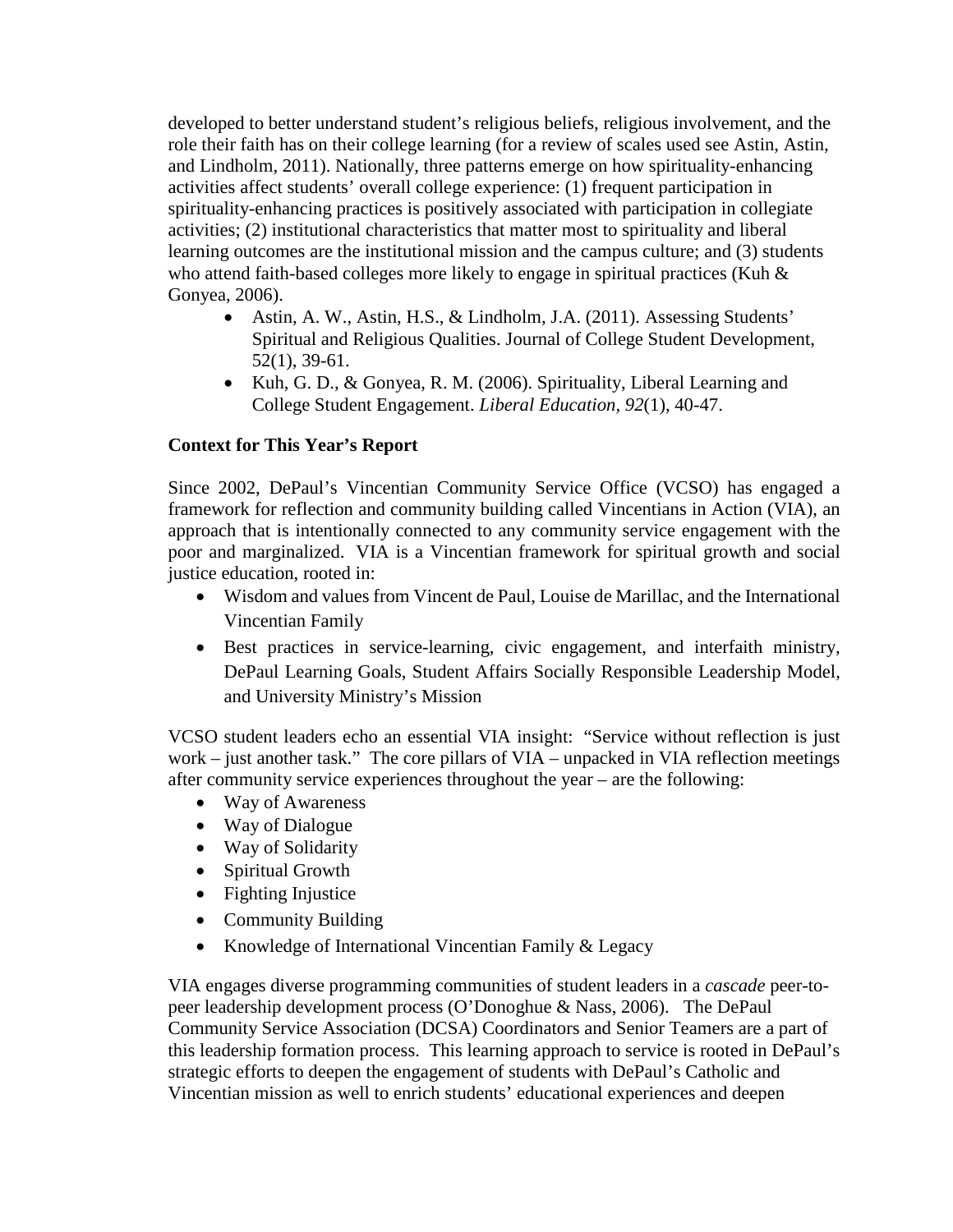DePaul's connection with Chicago. This learning is done in a context of community service engagement that promotes civic involvement and seeks to improve the quality of life for Chicago's citizens (DePaul University, Vision 2018).

VIA is intentionally communal. VIA recognizes that service, in its essence core is a communal enterprise. It is not possible to engage in a journey of service with the poor/marginalized, spiritual reflection and growth; and social justice learning and action without being part of a community of support and challenge that offers both sustenance and an invitation into deeper learning and transformation.

#### References

- o Siobhan O' Donoghue & Karl Nass (2006) Vincentians in Action: An Interfaith Model for Civic Learning and Spiritual Growth, Journal of College and Character, 7:6, , DOI: 10.2202/1940-1639.1205
- o DePaul University, Vision 2018 [https://offices.depaul.edu/president/strategic-directions/vision-](https://offices.depaul.edu/president/strategic-directions/vision-2018/Pages/default.aspx)[2018/Pages/default.aspx](https://offices.depaul.edu/president/strategic-directions/vision-2018/Pages/default.aspx)

## **IV. Data Collection & Methodology Population and Sample**

DePaul Community Service Association (DCSA) has three tiers of involvement with two tiers constituting leadership engagement levels in VCSO. The top tier is the DCSA Senior Team – the highest level of student leadership engagement within the program. The DCSA Senior Team helps to facilitate core aspects of the program such as event management, recruitment, leading reflection for other DCSA participants, and supporting DCSA student leadership. These students work very closely with the program coordinator, and receive the highest amount of leadership formation experiences through the ISP class, weekly Senior VIA reflection, and weekly one-on-ones with the DCSA program coordinator. They also attend the same events as the DCSA coordinators, who represent the next tier of involvement under the Senior Team.

The second tier of involvement is the DCSA Coordinator level. The coordinators are the main facilitators at each DCSA service site. Their leadership consists of attending weekly service, maintaining a relationship with their community partner, and facilitating community building and reflection with their volunteers. The DCSA coordinators receive leadership formation through the Coordinator Orientation, VIA Fall Retreat, monthly VIA Big 8 gatherings, weekly reflection spaces led by the Senior Team, and quarterly one-on-ones with the DCSA program coordinator.

The final tier of involvement is the DCSA volunteer level of engagement. These participants attend weekly service and participate in reflections after their community service experience. These participants do not receive any structured leadership formation with VCSO outside of the weekly service experience.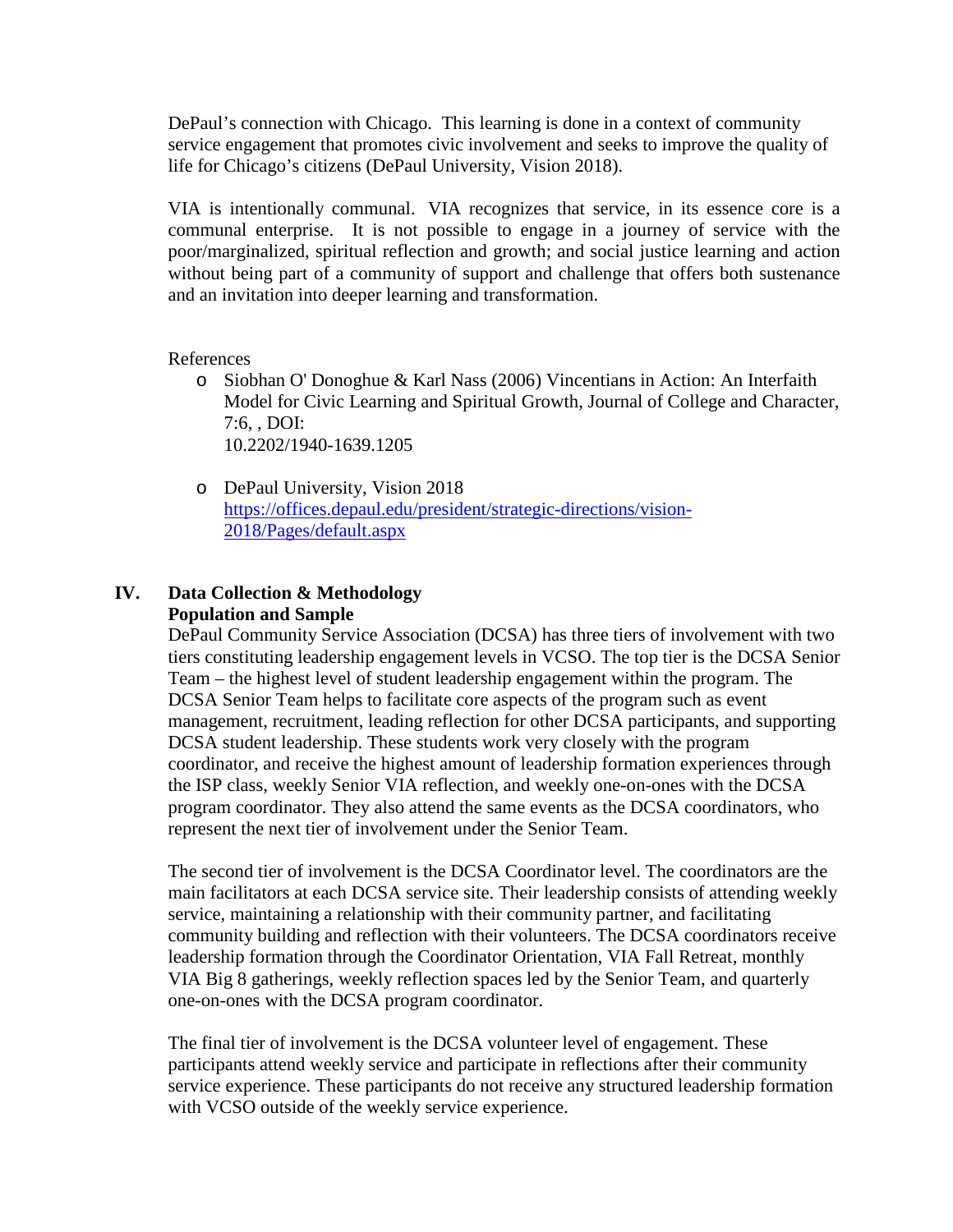For this learning assessment, both the Senior Team and Coordinators were invited to participate. DCSA volunteers were not invited to participate because they do not receive the structured leadership formation through the program, although it may be of interest for future assessment to solely assess volunteer learning. All students who compose DCSA leadership (Senior Team and Coordinators), a total of 25 students, were invited to participate through an e-mail invitation which expressed that this assessment was completely voluntary. The sole incentive of the study was to support the development of the DCSA program. Twelve (12) students volunteered to participate, 4 out of 5 Senior Team (80%) and 8 out of 20 Coordinators (40%).

Participants were a majority Seniors, making up 42% of those interviewed. There were 33% who were Juniors and 25% who were Sophomores. Out of those interviewed, there were no freshman (See Figure 3; Graph 1). The racial identities of participants were that 9 participants identified as white (75%), 1 (8.3%) identified as black, 1 (8.3%) identified as Asian, and 1 (8.3%) identified as biracial (See Figure 3; Graph 2). The majority of participants self-identified as Female (75%), with the remaining 25% self-identifying as Male (See Figure 3; Graph 3). These demographics were pulled from the DCSA student leader applications on Orgsync where participants could write in their gender identity.

#### **Data Collection**

After reviewing the Vincentians in Action program framework, four themes were determined to assess students' ability to foster intentional community. These four themes were:

- Reflecting on the Dignity of the Human Story Students' ability to reflect on their own experiences and the experiences of those they've met on the margins of society
- Vincentian Personalism Students' ability to build inclusive community spaces
- Vincentian Simplicity Students' ability to be authentic and vulnerable in their relationships with others
- Social Justice Relationships "We Form Each Other" Students' ability to create inclusive and mutually beneficial relationships with the intention of social justice.

These four themes were used to develop a 4-tier analytic rubric, where different points were assigned to each tier of competency. These four themes were broken down into 11 subcategories where each was evaluated as – Needs Improvement (0 points), Developing (1 point), Sufficient (2 points), and Above Average (3 points). (See Figure 1).

Assessing competency in the learning outcomes outside of the structured program was also deemed important. For this reason, interview questions were designed to evaluate students' competency and application of the learning outcomes (e.g., Students' ability to be authentic and vulnerable in their relationships with others) in their daily lives (See Figure 2).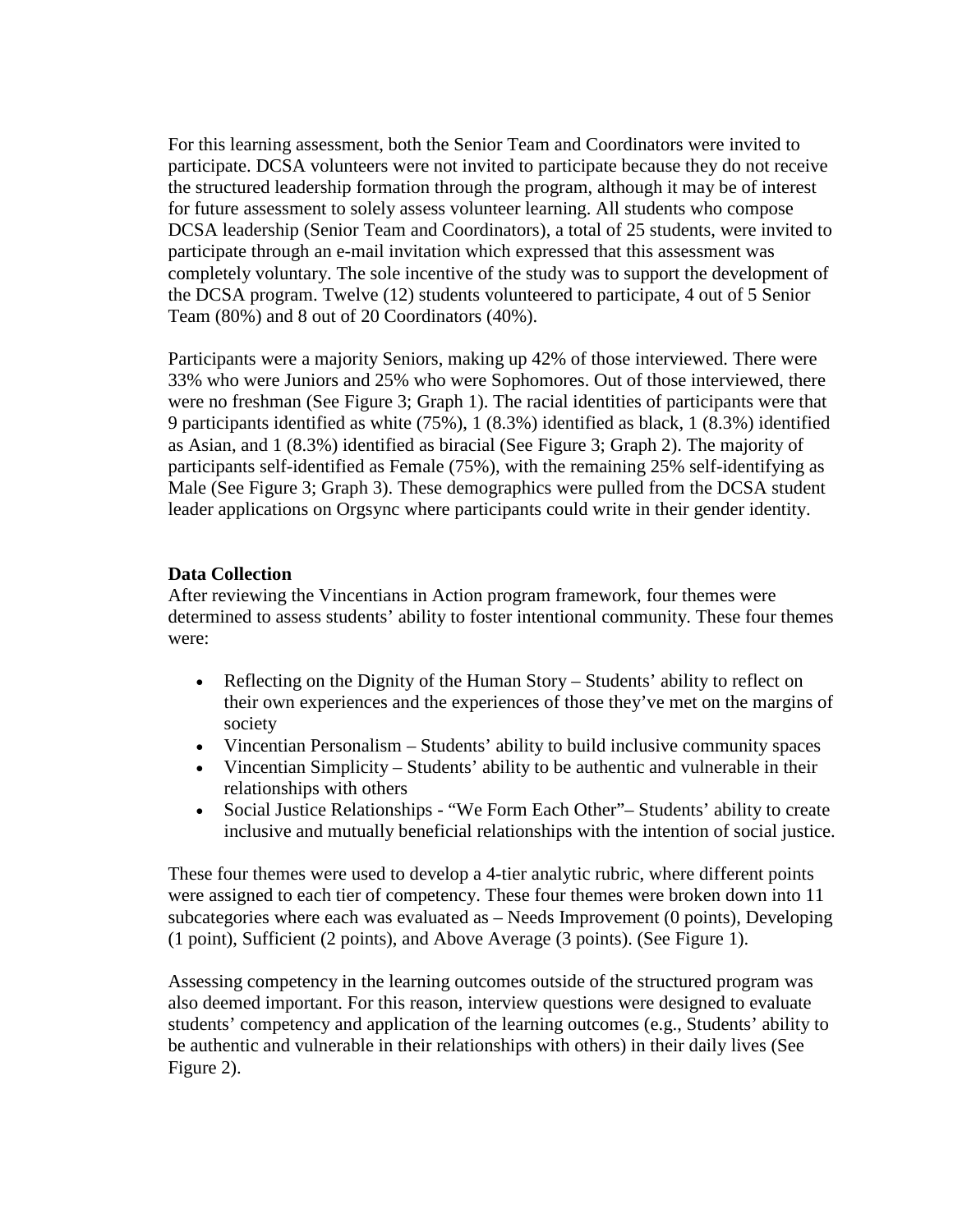Data collection occurred in the Spring Quarter of the 2016-2017 academic year, between April and May. With these being the closing months of DCSA involvement and the academic year, this gave participants almost a full year cycle of DCSA leadership formation programming. Data collection consisted of face-to-face interviews conducted by two Vincentian Community Service Office staff with the DCSA student leaders. The students were split evenly between staff members, matching them based on best availability of both parties. Interviewers used the developed rubric throughout the interview process to assess student learning and engaged in note-taking in order to capture all data provided by DCSA student leaders.

#### **Data Analysis**

Data collection occurred in the form of structured interviews. As part of this process, interviewers took notes, which were then utilized to complete the rubric for each participant. Successful attainment of a learning objective was determined based on a student achieving a holistic score of 22 or higher; a score of 22 was deemed to meet "Sufficient competency" in all 11 subcategories. Once all interviews were completed, the two interviewers met to ensure that their interpretation of competency matched as much as possible.

#### **Participant Consent**

Participation in this assessment was completely voluntary, and only those student leaders who agreed to be interviewed went on to participate. Upon arrival at the interview, the participants were informed of the purpose for the assessment and their role within it.

Participant information was kept secure by maintaining all collected information in a locked filing cabinet. Names of participants were also changed to numbers to keep their identity private. The document that serves as a key, linking participant names with their assigned study number, is password protected.

#### **V. Data & Findings**

#### **Response Rate and Demographics**

A total of 25 students were eligible to participate in this study. Of those eligible, 12 agreed to participate in this learning assessment. Out of the total of 5 Senior Team, 4 participated. Out of the 20 Coordinators, 8 participated (See Figure 3; Table 1)

The only descriptors VCSO noted in examining the group was their level of involvement in DePaul Community Service Association. The majority of Senior Team leaders had experience of at least 2 years of DCSA leadership, with only one solely having 1 year in a leadership role for DCSA. For the Coordinators, only 3 out of 8 had 2 or more years of DCSA leadership experience, while 5 out of 8 were in their first year as DCSA leaders. (See Figure 3; Table 2)

#### **Key Findings**

The rubric had a total of 30 points, with a score of 22 points meeting "Sufficient competency" in all 11 subcategories (See Appendices Figure 4; Table 1). Participants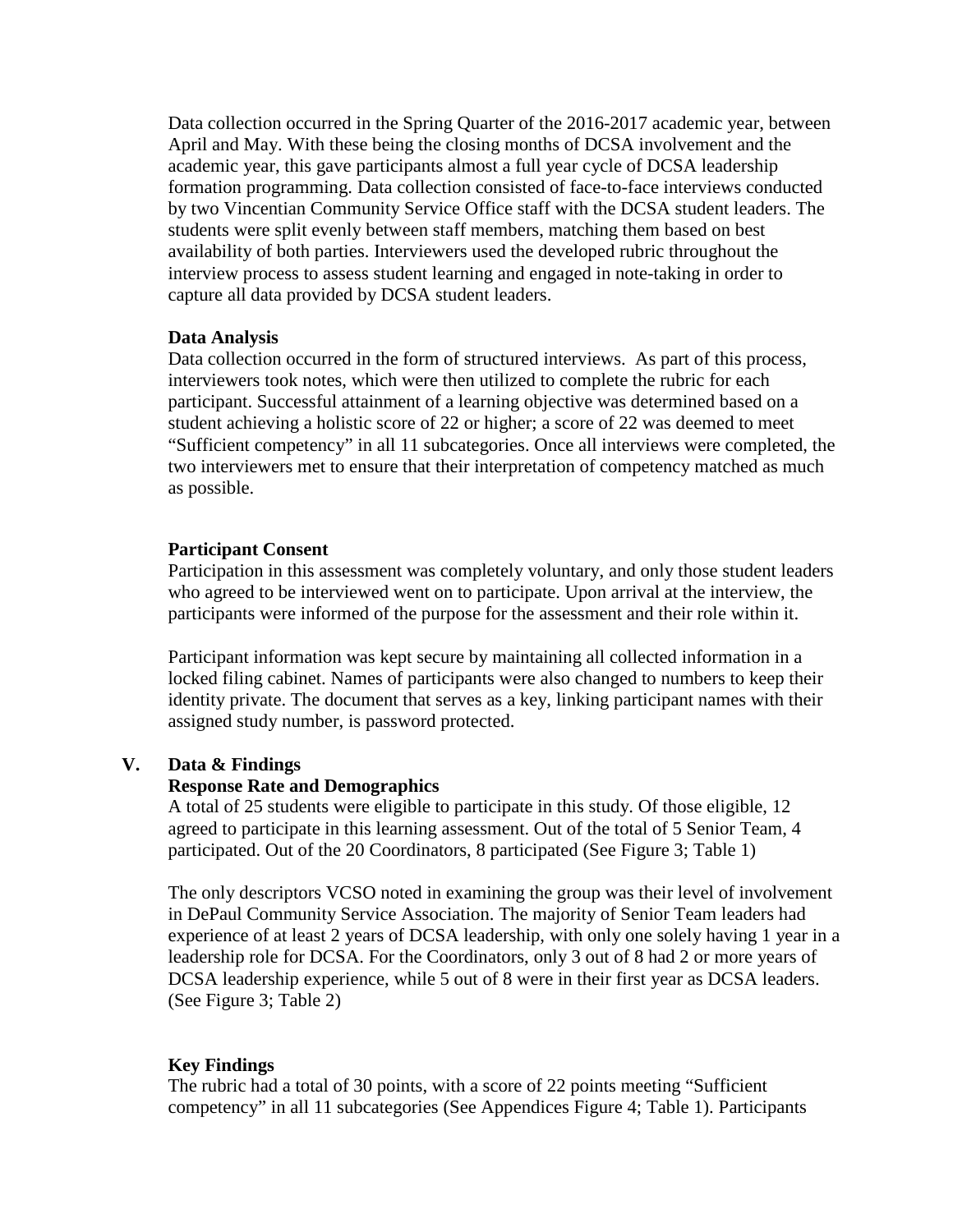needed 22 points to meet sufficient competency in the 11 sub criteria of the holistic analytic rubric). All students who were assessed scored 24 points or higher, meaning all students assessed met the desired learning outcome.

In addition to their total score, participants' competency was assessed in the four thematic categories of intentional community. All senior team members scored at or above "sufficient" in all areas assessed, with the exception of one senior team member who obtained a score within the developing range in the subcategory "approach to building relationships." All of the student coordinators assessed obtained "sufficient" scores for Dignitiy of the Human Story. Similarly, the majority of student coordinators obtained "sufficient" scores for all three subcriteria of Vincentian Personalism, with the exception of two student coordinator whose scores in the "knowledge of community building" subcategory were within the developing range. In the area of Vincentian Simplicity, all student coordinators received scores of sufficient or above in the subcategory "values simplicity," and all but one received scores of sufficient or above in the subcategory "simplicity in practice," Lastly, all student coordinators obtained "sufficient" scores in the "Approach to Relationship Building" subcriteria of Social Justice/Relationships, and all but one scored within the sufficient range in the "Value of Relationship in Fighting Injustice" subcategory. (See Figure 4; Table 2)

On average, senior team members received higher total scores than student coordinators. Senior team members also had higher mean scores in the domains of Dignity of the Human Story and Vincentian Simplicity than student coordinators. The two groups did not differ in their mean scores in the domain of Social Justice/Relationships, and student coordinators obtained higher mean scores than the senior team in the domain of Vincentian Personalism. (See Figure 4; Table 3)

As for qualitative themes that came out of the interviews, DCSA student leaders discussed the following:

## **Importance of Reflection**

All of the students mentioned reflecting on a consistent and daily basis. They articulated reflection as:

- "The why of what you do"
- Reflection provides "direction of service by taking the ego out"
- "Without reflection you are just going through the motions. [Reflection provides] meaning and grounding…sense of direction"
- Reflection is "really important for social justice work and my own personal development", "Connects myself to the bigger picture" Connect with "what's going on in the community"
- "Collect myself to evaluate my path"
- Through reflection "I can connect to reality…reflect on those I meet"

Students also articulated reflection as taking different forms. Some of the spaces where they reflected were: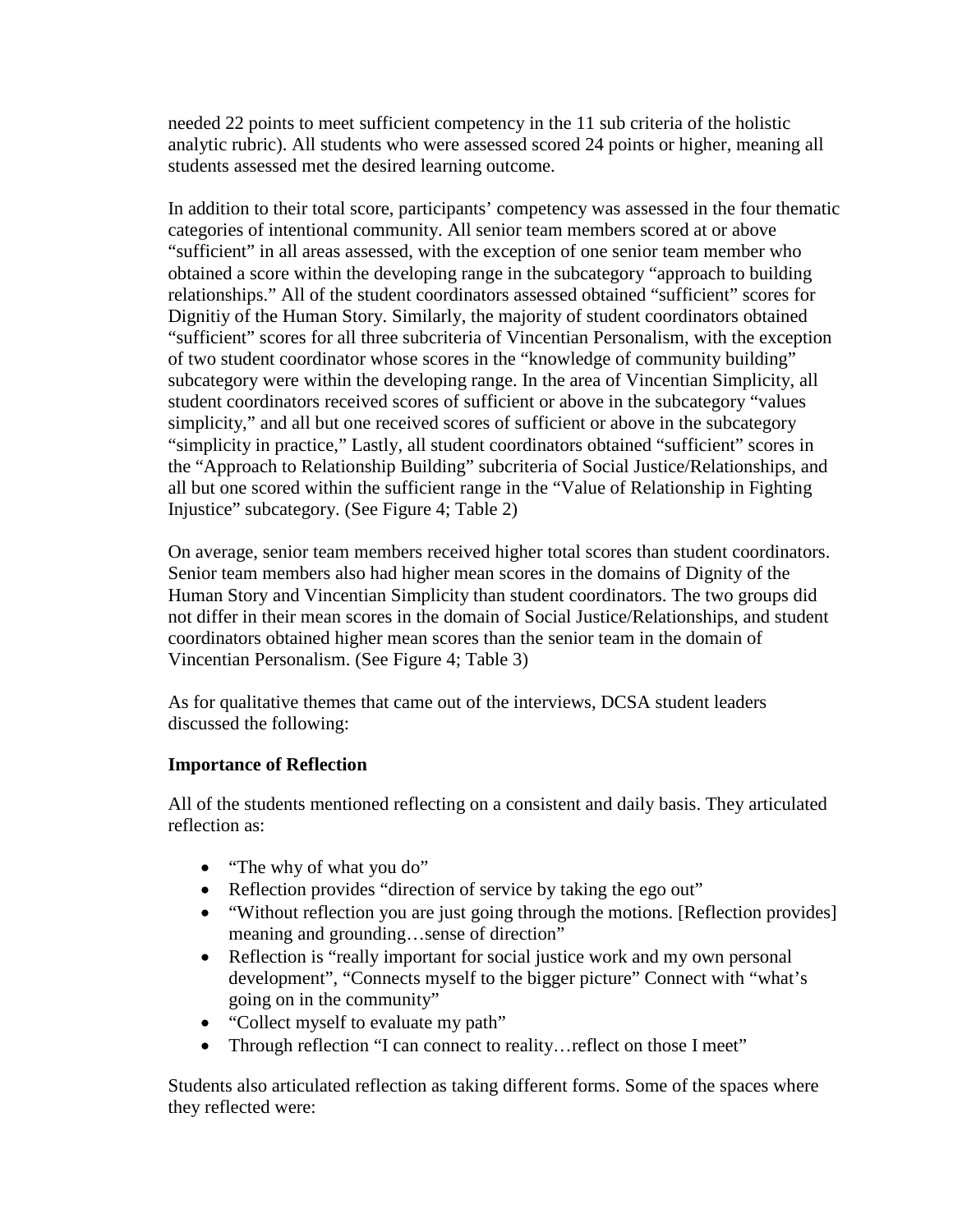- Weekly VIA Reflection space
- Reflecting alone journaling, taking time for quiet reflection, as a spiritual practice in meditating and yoga
- In group settings having deep conversations with family and friends. Taking time to reflect with roommates at the end of the day.
- In the classroom
- After going to do community service with their DCSA group

## **Difficulty of Inclusive Community**

Students articulated the importance of creating inclusive community spaces, but expressed some difficulty in putting that into practice with those who have differing values.

- Community "is easy with similar values...they get it. [With differing values] I care but it's hard. People are complicated, you have to work to move past the differences."
- "Trying to invite different communities, but I had a bias."
- "You need opposing beliefs, but also a gentle way to 'call in'. With my volunteers, I have my guard up a bit to differing opinions but still try to be open and welcoming"
- "Engage in both [those with similar and differing values], but struggle with differing. With differing values, I try to go with safer topics but it's hard"

## **Defining Vincentian Simplicity**

Although all of the DCSA student leaders understood and valued Vincentian simplicity as a way that they engaged in their lives and in their relationships, participants did not immediately identify that way of being with the words "Vincentian simplicity". Some of the participants would mistakenly identify Vincentian simplicity with material simplicity, which is only a partial understanding of Vincentian simplicity. When the staff interviewers would elaborate on Vincentian simplicity as living authentically and valuing vulnerability in their relationships, the participants would be able to articulate the importance and practice of it in their lives.

## **Community-based Social Justice**

Students articulated the need for community in seeking social justice, as well as how community is essential in accomplishing and sustaining the work towards a just society.

- "We can't do it by ourselves… [We] need to rely on others in community. [You] can do things by yourself but community keeps you going…inspires to keep going"
- "[We] need to work together...how can you make change without relationship?"
- "One person can only do so much...community is the best vehicle to affect change"
- "Relationship [through dialogue] breaks down prejudice on all sides"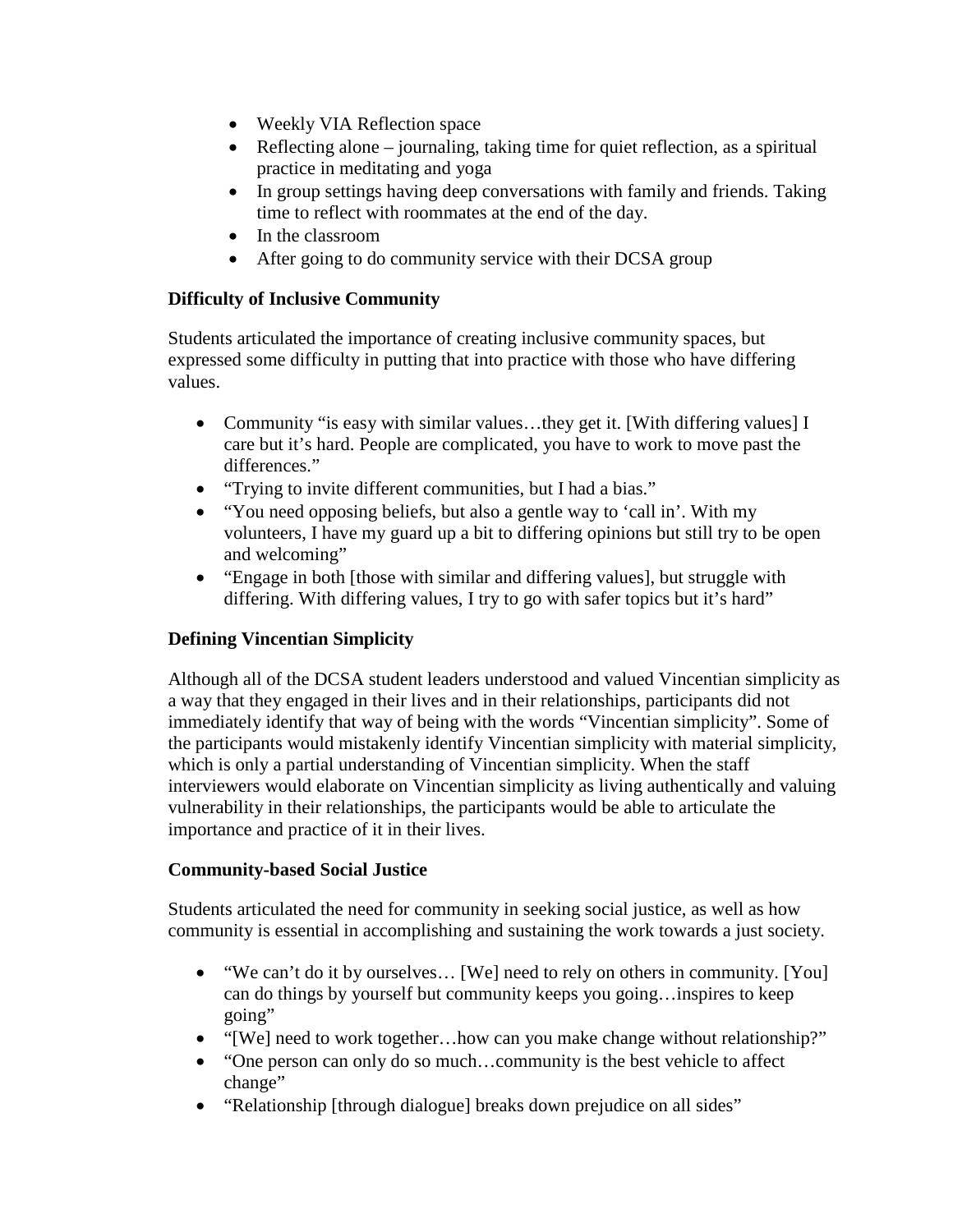All of the DCSA Senior Team and Coordinators met the criteria of success for this learning outcome. 4 out of 4 Senior Team students scored 22 points or higher (100%), and 8 out of 8 Coordinator students scored 22 points or higher (100%).

| <b>Program Level</b><br><b>Learning Outcome</b>                                                                                                                     | <b>Department Level Learning</b><br><b>Outcome</b>                                                                                                                                                                                                                              | <b>Number</b><br>of<br><b>Students</b><br><b>Assessed</b> | Number of<br><b>Students</b><br>with<br>Acceptable<br>or Better<br><b>Performance</b> |
|---------------------------------------------------------------------------------------------------------------------------------------------------------------------|---------------------------------------------------------------------------------------------------------------------------------------------------------------------------------------------------------------------------------------------------------------------------------|-----------------------------------------------------------|---------------------------------------------------------------------------------------|
| Students who<br>participate in a<br>Vincentians in Action<br>community will foster<br>the Vincentian value<br>of intentional<br>community in fighting<br>injustice. | Students who participate in<br><b>Vincentian Community Service</b><br>Office programs will commit to an<br>intentional community with the<br>understanding of how community<br>relates to sustainable engagement<br>and their ability to influence<br>meaningful social change. | 12                                                        | 12                                                                                    |

## **VI. Discussion & Interpretation of Findings**

The key findings of this assessment are:

- All of the assessed students, no matter their leadership level, showed strong competency around reflection in their daily lives. All participants expressed valuing reflection and were able to successfully provide an example from their lives. Students also presented a diversity of ways of reflection which included reflecting with friends, family, self-reflection, meditation, in academic settings, structured reflection spaces, and engaging their reflections with their coursework. The structure of the program, which requires students to participate in a weekly reflection space, provides the space for students to develop reflection skills and put them into practice throughout their lives.
- Although it was more common for the DCSA coordinator level to score in the Developing tier of competency (lower score) than Senior Team, the overall scores of Senior Team Leaders and Coordinators were similar. The analysis concluded that years or scope of VCSO and VIA involvement played a role in scoring differences among DCSA leadership.
- Of all the learning outcome criteria, Vincentian Simplicity was the one on which both Senior Team and Coordinator levels of leadership scored the lowest. During the interview, both VCSO interviewers noted that students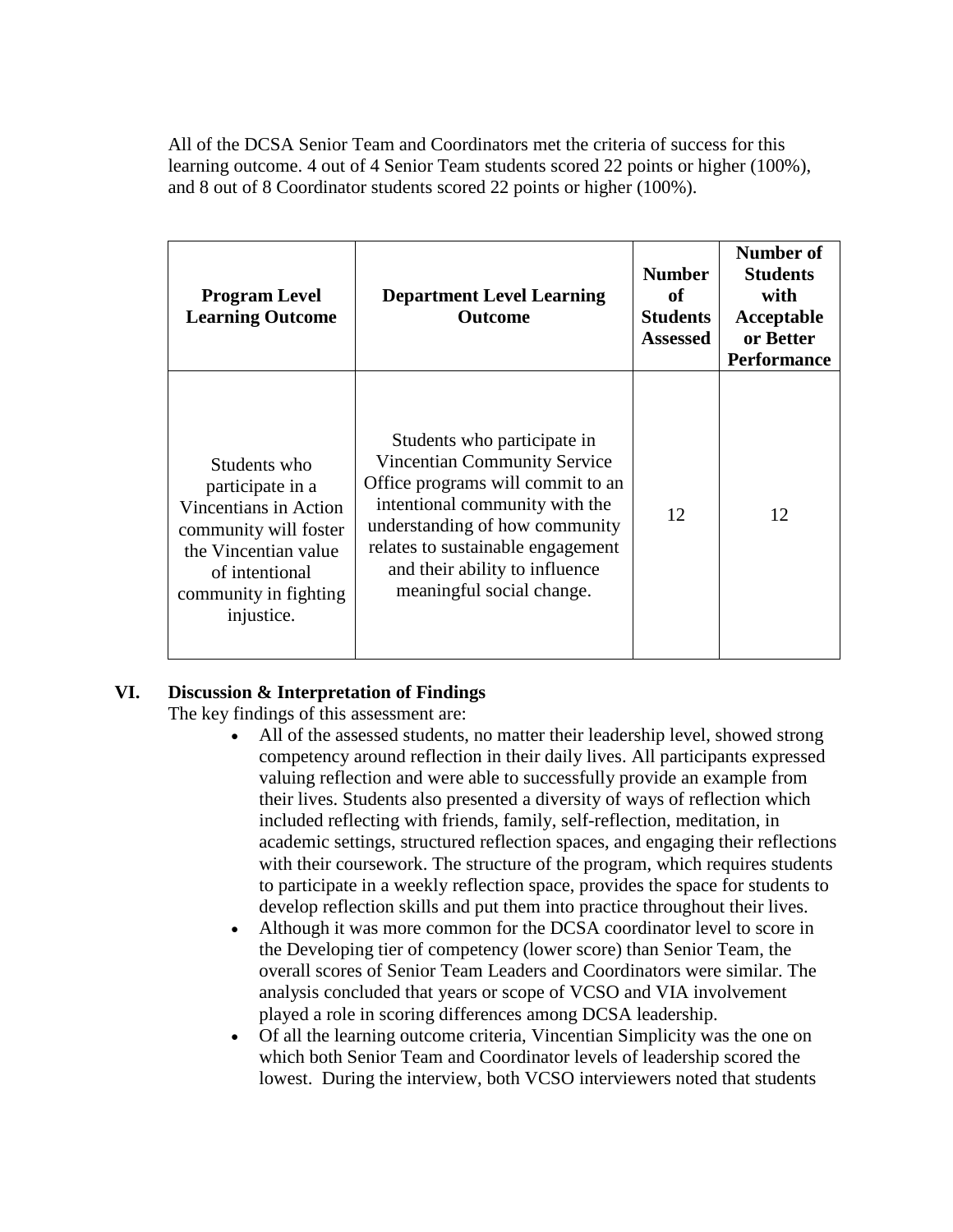struggled with understanding Vincentian simplicity as not just material simplicity, but as being connected to living authentically.

• All participants expressed the desire for inclusive spaces and found themselves engaging with a diversity of people. Although there was a desire to help build community spaces, some participants admitted that building community with those of similar values was easier and that building community with those of differing values required patience, self-awareness, and openness.

The limitations that may have affected the findings of this assessment are the following:

- Interviews were conducted separately by two VCSO staff. Therefore, bias in their interpretation and scoring of the rubric is possible. However, meetings between the interviewers took place to address differences in rubric interpretation. Nevertheless, because interviews were not audio recorded, complete inter-rated agreement could not be ensured.
- It was noted by the interviewers that a more detailed scale could have been developed as a pair of student responses could not be easily scored by the rubric and fell in an intermediary tier of competency.
- Participants in this assessment have also received leadership formation in other Vincentians In Action programs, such as the Vincent and Louise House, Service Immersion trips, DePaul Leadership Scholarship, etc. Therefore, it is to be expected that their level of competency is not solely attributable to their participation in DCSA leadership.

This assessment project has allowed the Vincentian Community Service Office to see how students are valuing and fostering intentional community in fighting injustice. Students endorsed strong value and competency in reflection, but need more explicit formation in Vincentian simplicity. The students also showed strong competency in working for social change, and will benefit from a stronger structure in place to support advocacy and justice work outside of the weekly service experience.

# **VII. Recommendations and Plans for Action Recommendations**<br>• Given that **V**

- Given that Vincentian Simplicity was the criterion where students received the lowest average scores, VCSO will need to strengthen and provide more explicit leadership formation in Vincentian simplicity. This would consist in developing a Weekly VIA reflection that was solely focused on Vincentian simplicity and which would use the term explicitly in talking about living authentically. This could also be implemented in the VIA Fall Retreat, within one of the retreat sessions, as well as one-on-one check ins with the DCSA student leadership.
- To build upon the students' competency in building relationships for social justice work, VCSO will capitalize on their understanding of this value and provide stronger support and structure for students to be involved in advocacy work paired with their DCSA community partner. VCSO will also explore resources to support students in continuing to navigate and build inclusive communities.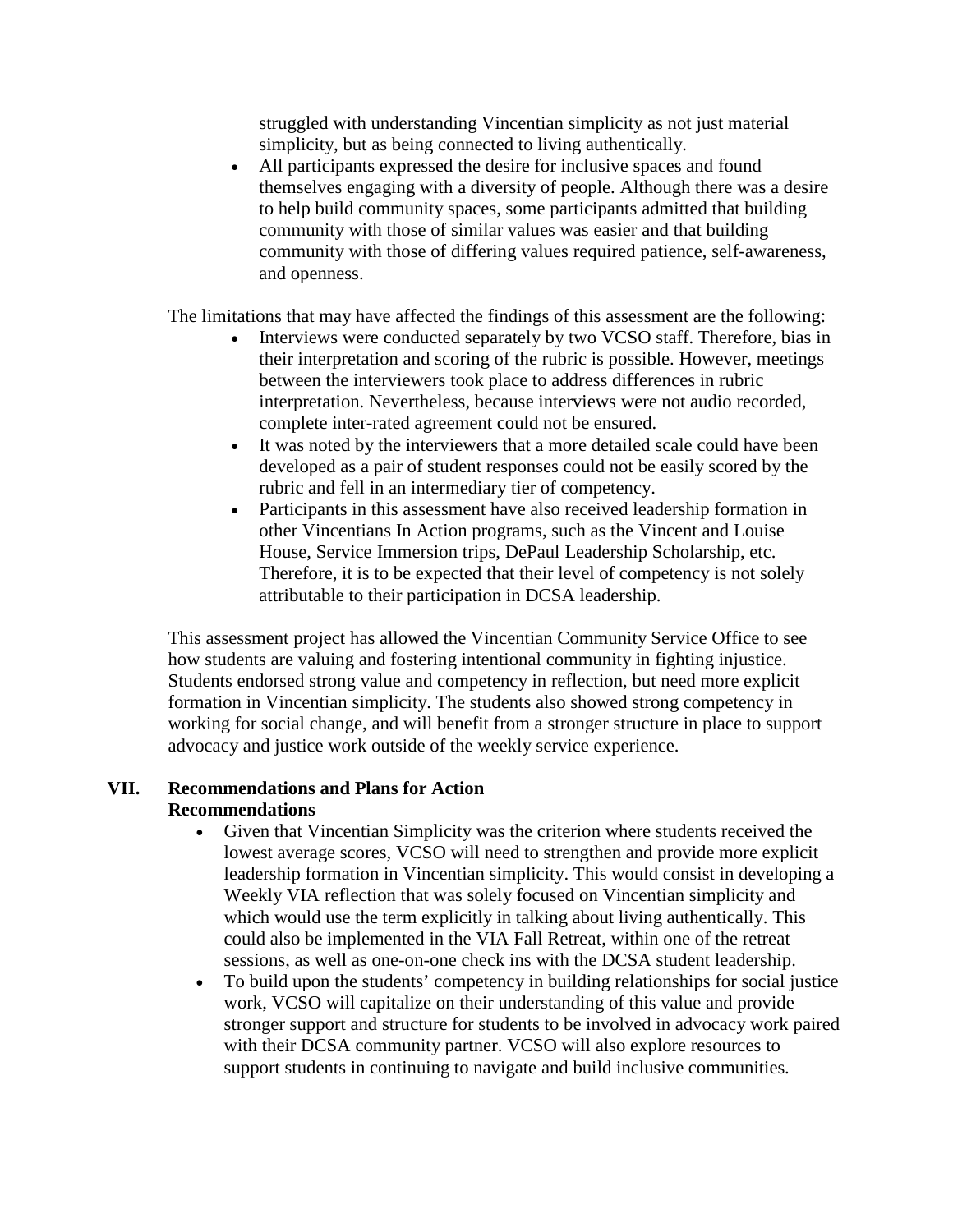• Given the DCSA leaders at all levels score consistently high in Reflection/Dignity of the Human Story, VCSO will share with other departments the findings on the value of reflection for DCSA student leaders, and how this may be of interest in other University units where student leaders are passionate about social change.

## **Action Plan**

The following presents the timeline for implementing the recommendations coming from this assessment:

- In July, the assessment report will be completed and shared with the VCSO staff.
- In July and August, VCSO staff will be meeting for strategic planning and visioning. The recommendations from this assessment will be a part of the discussion as VCSO prepares for AY 17-18.
- In September, VCSO will begin to implement a Vincentian simplicity theme into one of the weekly VIAs per quarter. It will also be more explicitly implemented into VIA Big 8 programming and the VIA Fall Retreat in October.
- In the Fall Quarter, VCSO staff will meet with DCSA student leadership to help provide support with a one-on-one check in that will provide support for on-campus advocacy led by the DCSA groups.
- In April-May, VCSO will consider conducting additional assessment interviews with new DCSA student leaders and those who participated this year.

A barrier that may be present to the implementation of this action plan would be VCSO's move from the Division of Student Affairs to the Office of Mission & Values. This move may result in changes to programming and structure within the department that would influence the implementation of the action plan.

#### **Sharing the results**

The results of the assessment will be shared with student participants and students in VCSO through the start of the year DCSA trainings/orientation. VCSO staff will learn of the results over the summer in Visioning/Strategic planning meetings for next year. The results will also be shared with the Office of Mission & Values once the academic year begins.

One consideration will be to share the results of this assessment with the Office of Student Involvement, especially with student organizations that are community servicebased but not affiliated with the DePaul Community Service Association.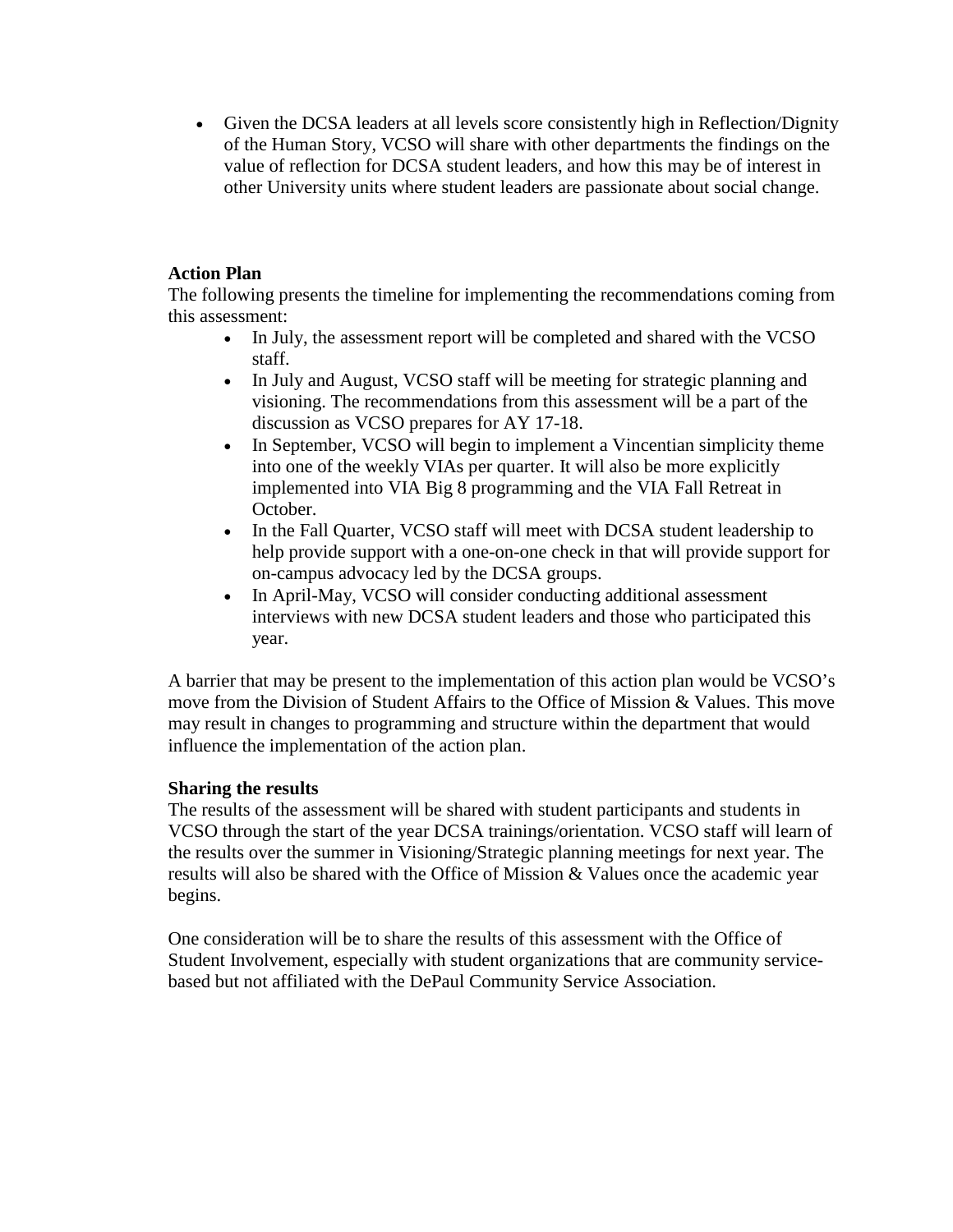## **VIII. Appendices**

## **Figure 1: Analytic Rubric**

| Criteria                   | Sub Criteria                                                                          | Needs Improvement (0)                                                                                                                                                                                                                                                                                                                                                                          | Developing (1)                                                                                   | Sufficient (2)                                                                                | Above Average (3)                                                                                                                                 |                           |
|----------------------------|---------------------------------------------------------------------------------------|------------------------------------------------------------------------------------------------------------------------------------------------------------------------------------------------------------------------------------------------------------------------------------------------------------------------------------------------------------------------------------------------|--------------------------------------------------------------------------------------------------|-----------------------------------------------------------------------------------------------|---------------------------------------------------------------------------------------------------------------------------------------------------|---------------------------|
|                            | Frequency of<br>Reflection                                                            | Does not engage in<br>reflection                                                                                                                                                                                                                                                                                                                                                               | <b>Engages in reflection</b><br>when required (e.g.,<br><b>Weekly VIA)</b>                       | <b>Engages in reflection</b><br>when required and also<br>on occasion in their daily<br>lives | Engages in reflection<br>frequently in their daily<br>life                                                                                        |                           |
|                            | Value of<br>Reflection                                                                | Does not see reflection in<br>their lives as important                                                                                                                                                                                                                                                                                                                                         | Sees reflection in their<br>lives as somewhat<br>important                                       | Sees reflection in their<br>lives as important                                                | N/A                                                                                                                                               | Possible                  |
| Dignity of the human Story | Is unable to articulate<br>Quality of<br>how to engage in<br>Reflection<br>reflection |                                                                                                                                                                                                                                                                                                                                                                                                | Able to reflect when<br>structured for them;<br>Unable to engage in self-<br>directed reflection | Able to engage in self-<br>reflection                                                         | N/A                                                                                                                                               | Total<br>Points $=$<br>10 |
|                            | Focus of<br>Reflection                                                                | Does not engage in<br>reflection                                                                                                                                                                                                                                                                                                                                                               | <b>Engages in reflections</b><br>centered around<br>themselves                                   | Engages in reflections<br>centered around their<br>relationships with<br>marginalized groups  | Engages in reflections<br>centered around their<br>relationships with<br>marginalized groups;<br>Actively shares these<br>reflections with others |                           |
| Personalism<br>Vincentian  | Values<br>inclusive<br>Community                                                      | Articulates importance of<br>Articulates importance of<br>Articulates importance of<br>Does not articulate<br>inclusion in name, but<br>inclusion with rationale<br>inclusion with rationale<br>importance for inclusion<br>OR articulates inclusion as<br>without thoughtful<br>that focuses on individual<br>that focuses on<br>benefits<br>community benefits<br>description<br>unimportant |                                                                                                  | Possible<br>Total<br>Points $=$<br>8                                                          |                                                                                                                                                   |                           |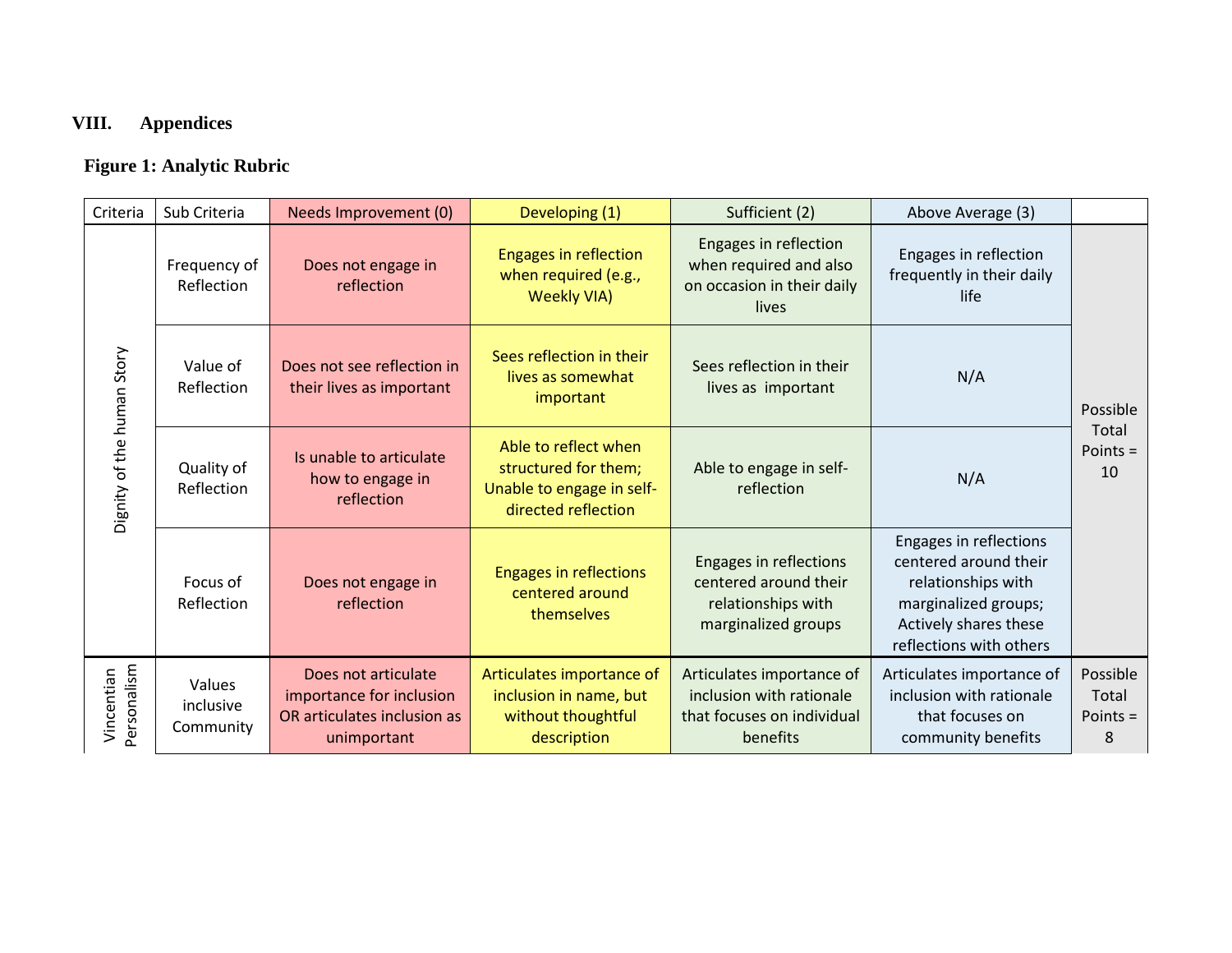|                                 | Focus of<br>community<br>development                                    | Does not engage in<br>community building<br>behaviors                                                                                       | Occasionally engages in<br>community building<br>behaviors with members<br>who are similar to<br>themselves                                  | Consistently engages in<br>community building<br>behaviors with members<br>who are similar to<br>themselves OR<br>Occasionally engages in<br>community building<br>behaviors with members<br>who are both similar and | Consistently engages in<br>community building<br>behaviors with members<br>who are both similar and<br>different from themselves                                                                       |                                      |
|---------------------------------|-------------------------------------------------------------------------|---------------------------------------------------------------------------------------------------------------------------------------------|----------------------------------------------------------------------------------------------------------------------------------------------|-----------------------------------------------------------------------------------------------------------------------------------------------------------------------------------------------------------------------|--------------------------------------------------------------------------------------------------------------------------------------------------------------------------------------------------------|--------------------------------------|
|                                 | Knowledge of<br>building<br>community                                   | Does not know how to<br>engage in community<br>building behaviors                                                                           | Knows how to engage in<br>community building<br>through structured<br>activities                                                             | different from themselves<br>Knows how to engage in<br>community building<br>behaviors through the use<br>of structured activities<br>and personal story telling                                                      | N/A                                                                                                                                                                                                    |                                      |
| Vincentian Simplicity           | Values<br>Vincentian<br>Simplicity<br>(authenticity)                    | Does not articulate<br>importance of<br>authenticity/vulnerability<br><b>OR</b> articulates<br>authenticity/vulnerability<br>as unimportant | Articulates importance of<br>authenticity/vulnerability<br>in name, but without<br>thoughtful description                                    | Articulates importance of<br>authenticity/vulnerability<br>with specific attention to<br>relationships with other<br>people                                                                                           | Articulates importance of<br>authenticity/vulnerability<br>with specific attention to<br>relationships with other<br>people AND articulates<br>how<br>authenticity/vulnerability<br>benefits community | Possible<br>Total<br>Points =        |
|                                 | Vincentian<br>Simplicity in<br>Practice                                 | Unable to provide<br>example of Vincentian<br>Simplicity                                                                                    | <b>Provides inaccurate</b><br>example of Vincentian<br><b>Simplicity OR expresses</b><br>discomfort with practicing<br>Vincentian simplicity | Provides accurate<br>example of Vincentian<br>simplicity AND expresses<br>desire to continue to<br>grow in practice                                                                                                   | Provides accurate<br>example of Vincentian<br>simplicity AND expresses<br>confidence in practice                                                                                                       | 6                                    |
| Relationships<br>Social Justice | Value of<br>Relationship<br><b>Building in</b><br>Fighting<br>Injustice | Does not articulate<br>importance of<br>relationship building OR<br>articulates relationship<br>building as unimportant                     | Articulates importance of<br>relationship building in<br>serving marginalized<br>communities                                                 | Articulates importance of<br>relationship building in<br>seeking justice for<br>marginalized communities                                                                                                              | Articulates importance of<br>relationship building in<br>seeking justice with<br>marginalized communities                                                                                              | Possible<br>Total<br>Points $=$<br>6 |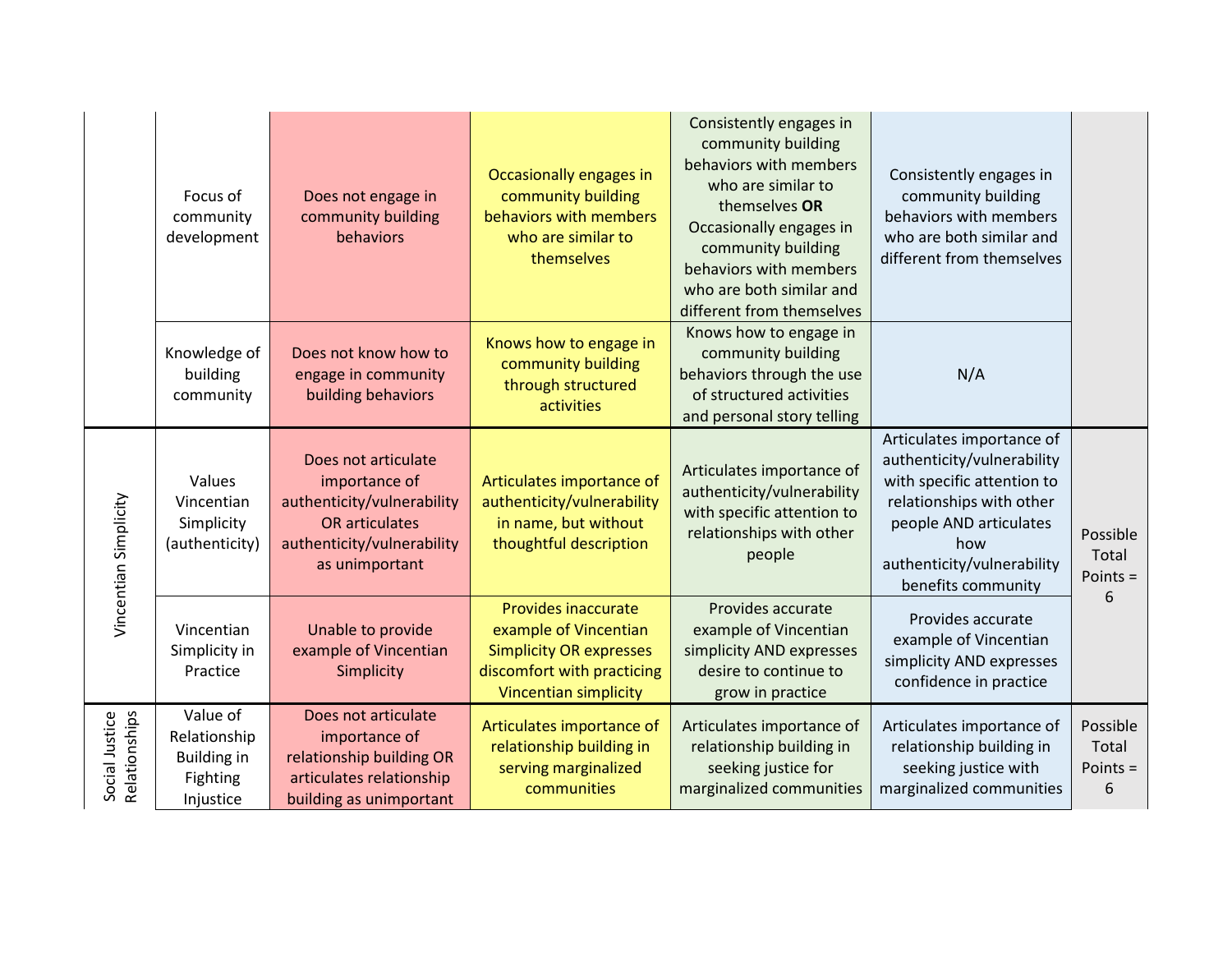|                                                             | Approach to<br>Relationship<br><b>Building</b> | Unable to describe how<br>to build relationships with<br>others | Describes a top-down<br>approach to relationship<br>building AND does not<br>describe relationships as a<br>mutually beneficial | Describes an inclusive<br>approach to relationship<br>building BUT does not<br>describe relationships as<br>mutually beneficial | Describes an inclusive<br>approach to relationship<br>building AND describes<br>relationships as mutually<br>beneficial |  |  |  |
|-------------------------------------------------------------|------------------------------------------------|-----------------------------------------------------------------|---------------------------------------------------------------------------------------------------------------------------------|---------------------------------------------------------------------------------------------------------------------------------|-------------------------------------------------------------------------------------------------------------------------|--|--|--|
|                                                             | Total Possible Points = 30                     |                                                                 |                                                                                                                                 |                                                                                                                                 |                                                                                                                         |  |  |  |
| Minimum Points for Success = 22 (Using a holistic approach) |                                                |                                                                 |                                                                                                                                 |                                                                                                                                 |                                                                                                                         |  |  |  |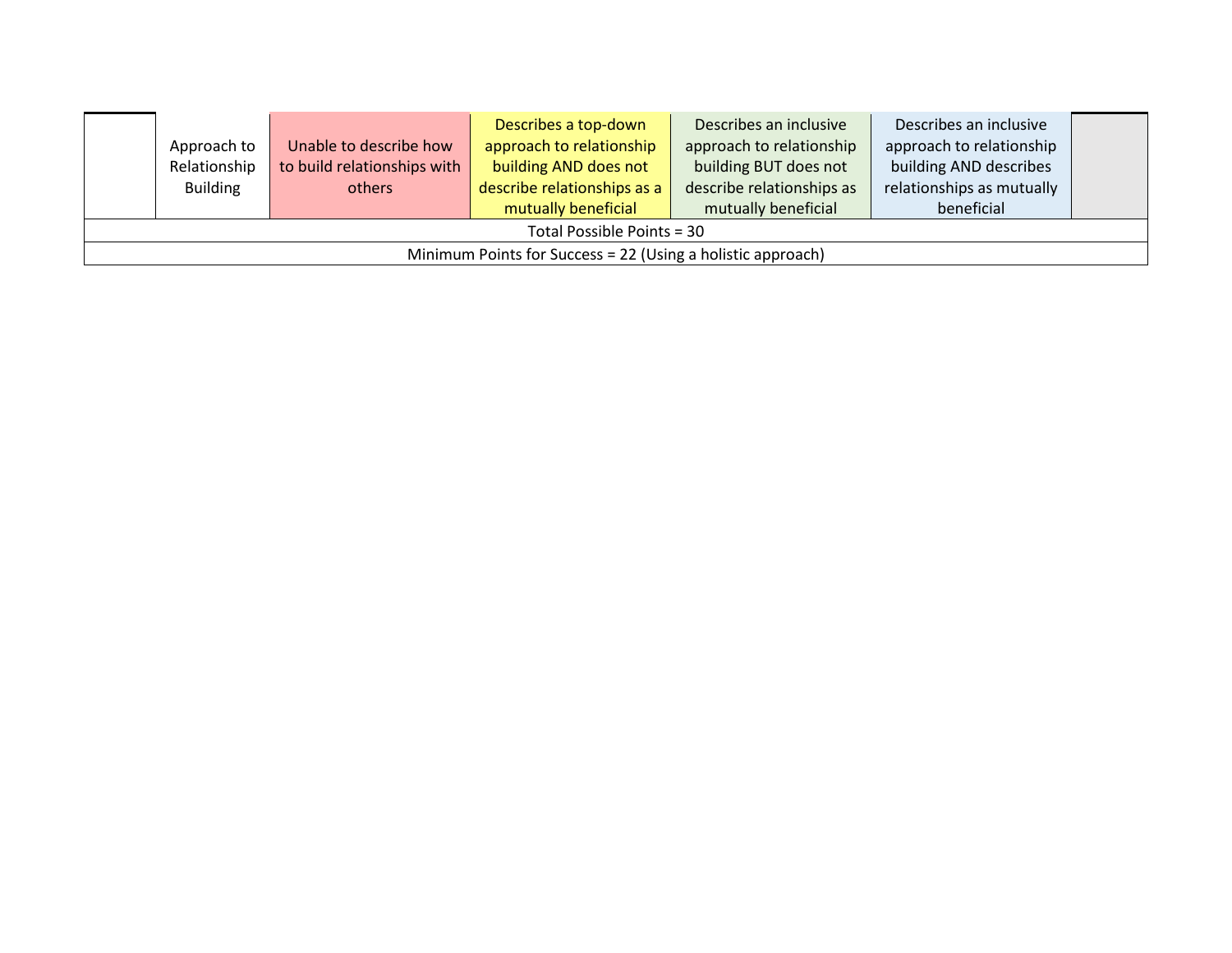## **Figure 2: Interview Questions**

Through this assessment, we will be focusing on the following learning outcome: *Students who participate in a Vincentians in Action community will foster the Vincentian value of intentional community in fighting injustice.*

## **Dignity of the Human Story**

- In our office, we say service without reflection is just work. How, if at all, do you connect with this invitation and use reflection in your life?
- When, or how often, do you participate in reflection?
- How valuable do you feel reflection is for you in your life, and why?
- Think about times when you engaged in reflection. What topics did you reflect on?
	- o If they talk about a topic/time when they reflect on their relationship with marginalized groups, we can carry on with interview questions.
	- o If they have not talked about a topic/time when they reflect on their relationship with marginalized groups, we can follow up with a probing question:
		- Tell me about a time when you engaged in reflection centered on your relationships with marginalized groups. (If they cannot think of one, or don't answer this question, we accordingly assess them on the rubric).
- Think about a specific time you engaged in reflection. Tell me about this time of reflection as a story.
	- o When did this occur?
	- o Who was there?
	- o What was the focus of the reflection?
	- o What happened after this reflection (did you share your reflection with others?)

## **Vincentian Personalism**

- How important is it to create inclusive community spaces? What contributes to your belief?
- Think about a specific time when you had the opportunity to create an inclusive community space. Tell me about this time as a story:
	- o When did this occur?
	- o Who was there?
	- o What specific approaches or strategies did you do to help create inclusive community?
	- o How do you create community with someone of similar values?
	- o How do you create community with someone who has differing values?

## **Vincentian Simplicity**

- St. Vincent talks about simplicity as "the heart must not think one thing while the mouth says another".
- How, if at all, do you strive to be authentic/vulnerable in your relationships with others? o How valuable is authenticity/vulnerability to you in your life?
- Tell me about a time when you lived this value of simplicity in your own life.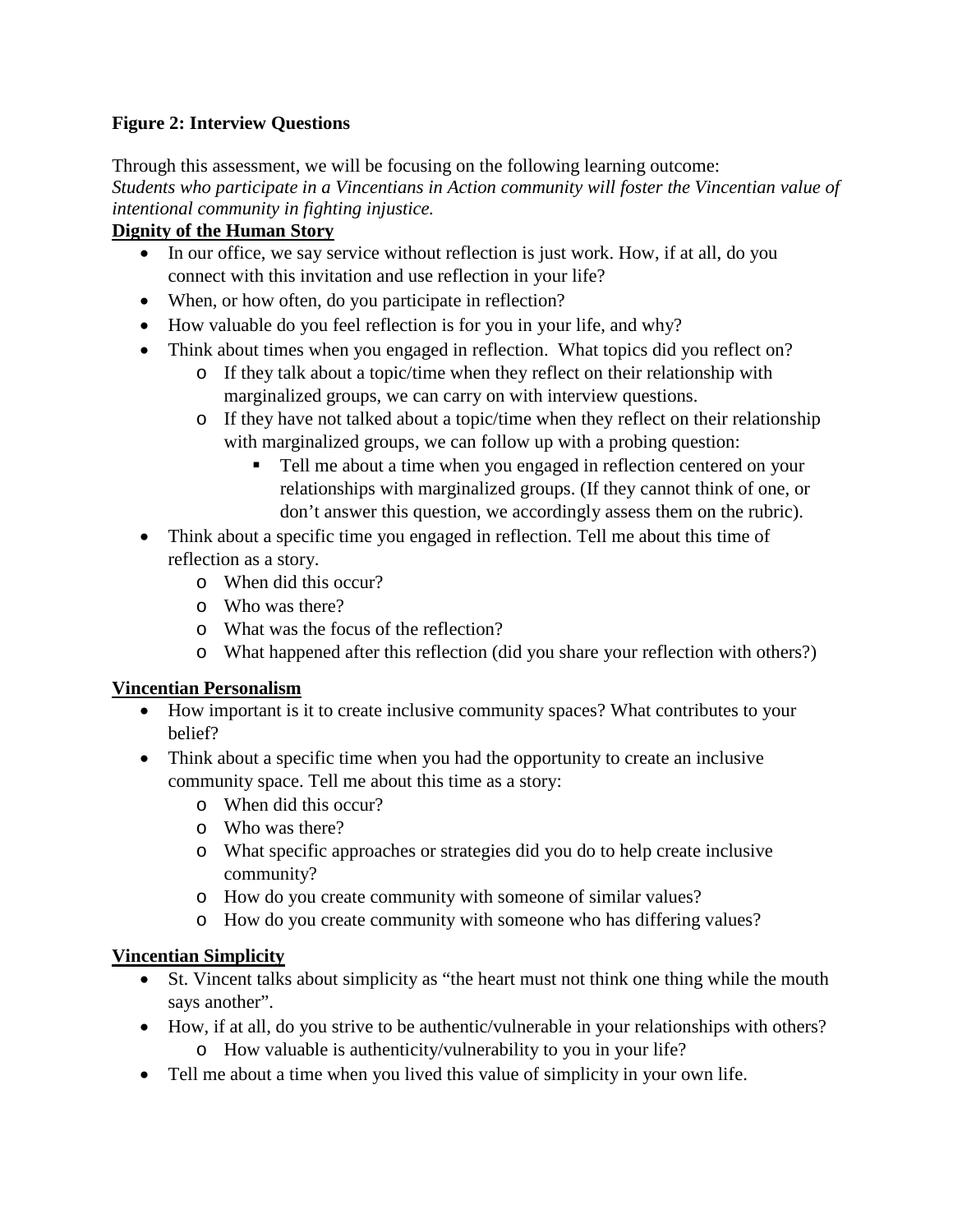## **We Form Each Other**

- What role, if any, do relationships and community play in fighting injustice?
- Think about a specific time when you participated in building relationships with others to fight injustice/for social change. Tell me about your experience.
	- o What was the context and focus?
	- o Who did you involve in the process?
	- o How did you engage others in the process?
	- o What informed your process?

## **Figure 3: Demographic Graphs and Tables**



## **Graph 1: Year in School**

## **Graph 2: Racial Identity**

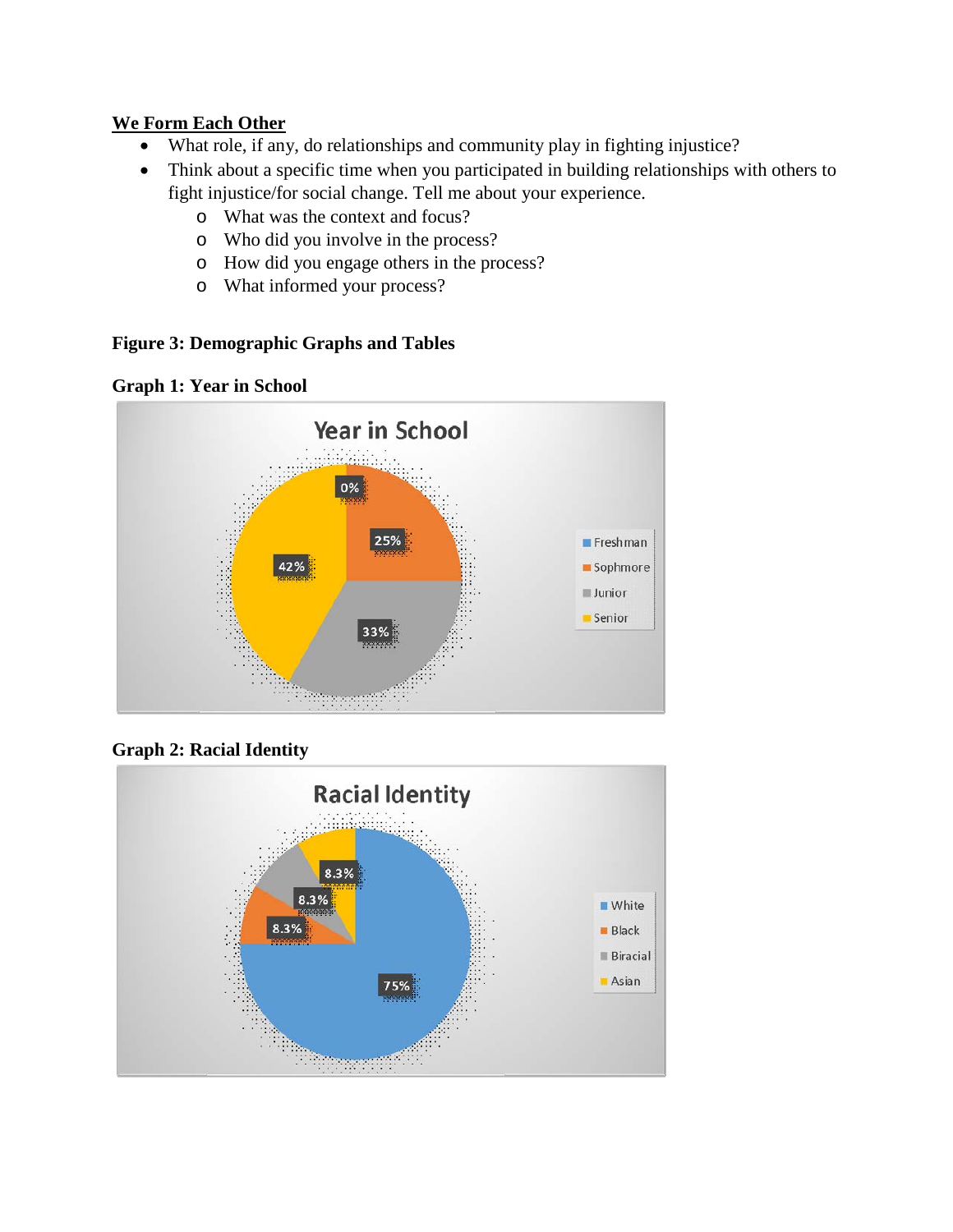



**Table 1: DCSA Student Participation**

|                | # of Students Assessed |  |  |
|----------------|------------------------|--|--|
| Total          | 12/25 (48%)            |  |  |
| Senior Team    | 4/5 (80%)              |  |  |
| l Coordinators | 8/20 (40%)             |  |  |

## **Table 2: Level of DCSA Leadership Involvement**

|                     | Leadership level | <b>DCSA Involvement</b>  |
|---------------------|------------------|--------------------------|
| Student<br>Assessed |                  |                          |
| Participant<br>#1   | Senior Team      | ST (1 year), C (3 years) |
| Participant<br>#2   | Senior Team      | ST (1 year), C (2 years) |
| Participant<br>#3   | Senior Team      | ST (1 year), C (1 year)  |
| Participant<br>#4   | Senior Team      | ST (1 year)              |
|                     |                  |                          |
| Participant<br>#5   | Coordinator      | C (3 years)              |
| Participant<br>#6   | Coordinator      | $C(2 \text{ years})$     |
| Participant<br>#7   | Coordinator      | $C(2 \text{ years})$     |
| Participant<br>#8   | Coordinator      | $C(1$ year)              |
| Participant<br>#9   | Coordinator      | C (1 year)               |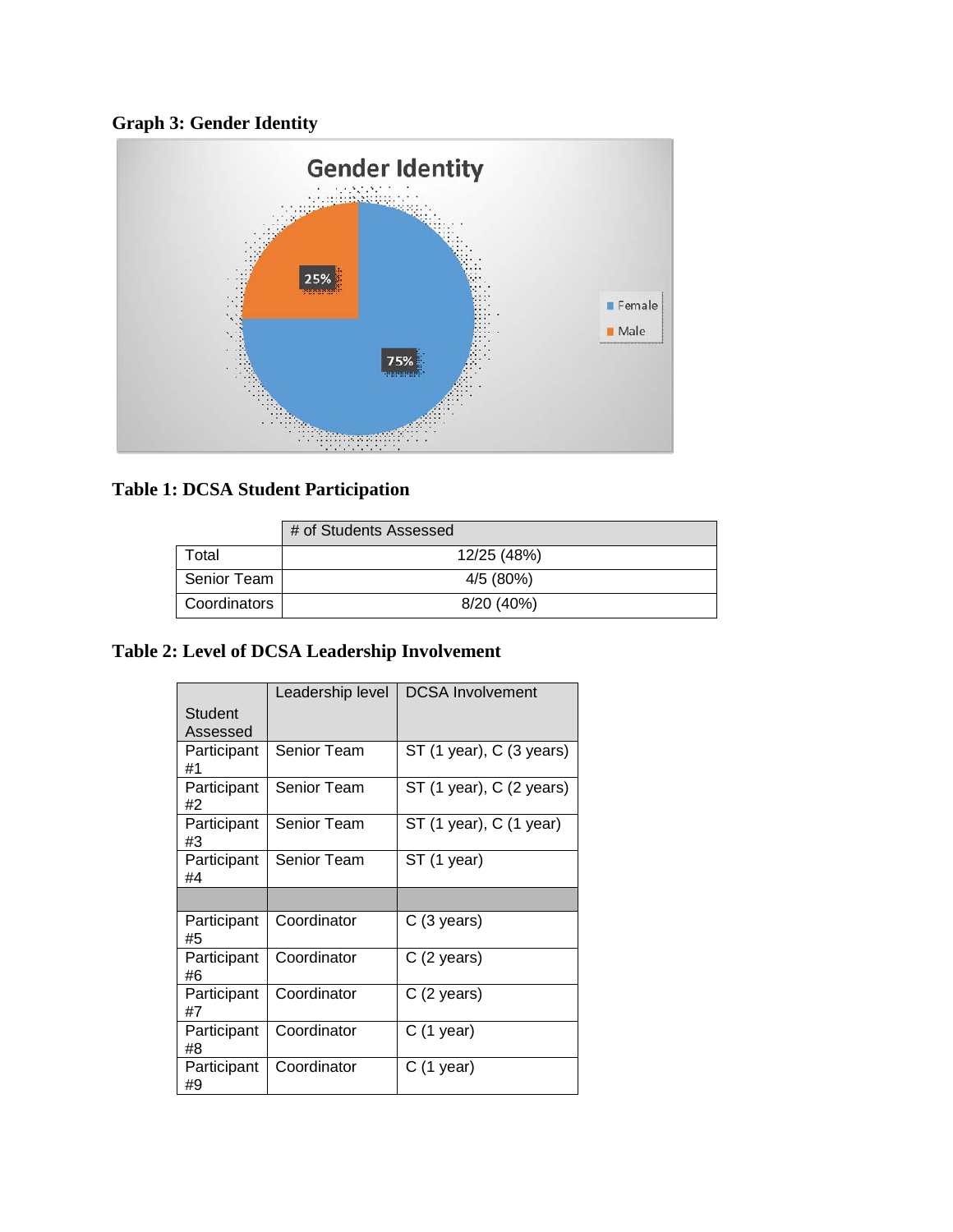| #10 | Participant   Coordinator | $C(1$ year) |
|-----|---------------------------|-------------|
| #11 | Participant   Coordinator | $C(1$ year) |
| #12 | Participant   Coordinator | $C(1$ year) |

Note:  $ST =$  Senior Team and  $C =$  Coordinator

## **Figure 4:**

## **Table 1: Point Breakdown for Each Participant**

| <b>Assessment - Rubric Points Overview</b> |               |                 |                                                                                                                                                                                       |                      |   |   |    |            |  |  |
|--------------------------------------------|---------------|-----------------|---------------------------------------------------------------------------------------------------------------------------------------------------------------------------------------|----------------------|---|---|----|------------|--|--|
|                                            |               |                 |                                                                                                                                                                                       |                      |   |   |    |            |  |  |
|                                            |               |                 |                                                                                                                                                                                       | <b>Points Earned</b> |   |   |    |            |  |  |
|                                            |               |                 | Leadership level DCSA Involvement Student Assessed Dignity of the Human Story Vincentian Personalism Wincentian Simplicity We Form Each Other Total Points Earned Success? (22/30pts) |                      |   |   |    |            |  |  |
| Senior Team                                | ST (1), C (3) | Participant #1  | 10                                                                                                                                                                                    | 8                    | 6 | 6 | 30 | Yes:       |  |  |
| Senior Team                                | ST (1), C (2) | Participant #2  | 10                                                                                                                                                                                    |                      | 6 | 6 | 29 | Yes        |  |  |
| Senior Team                                | ST (1), C (1) | Participant #3  | 10                                                                                                                                                                                    |                      |   | 5 | 26 | Yes        |  |  |
| Senior Team                                | ST(1)         | Participant #4  | 10                                                                                                                                                                                    |                      |   |   | 25 | <b>Yes</b> |  |  |
|                                            |               |                 |                                                                                                                                                                                       |                      |   |   |    |            |  |  |
| Coordinator                                | C(3)          | Participant #5  | 10                                                                                                                                                                                    | 8                    |   | 6 | 28 | Yes:       |  |  |
| Coordinator                                | C(2)          | Participant #6  | 10                                                                                                                                                                                    | 8                    | 6 | 6 | 30 | Yes:       |  |  |
| Coordinator                                | C(2)          | Participant #7  | 10                                                                                                                                                                                    | 6                    | 5 | 6 | 27 | Yes        |  |  |
| Coordinator                                | C(1)          | Participant #8  | 10                                                                                                                                                                                    | 8                    | 5 | 5 | 28 | Yes        |  |  |
| Coordinator                                | C(1)          | Participant #9  | 9                                                                                                                                                                                     | 8                    | 5 | 5 | 27 | Yes        |  |  |
| Coordinator                                | C(1)          | Participant #10 | 10                                                                                                                                                                                    |                      |   | 6 | 27 | Yes:       |  |  |
| Coordinator                                | C(1)          | Participant #11 | 9                                                                                                                                                                                     | 8                    |   | 3 | 24 | Yes:       |  |  |
| Coordinator                                | C(1)          | Participant #12 | 9                                                                                                                                                                                     | 6                    |   | 5 | 24 | Yes        |  |  |

## **Table 2: Competency of Participants per Criteria**

| Criteria                      | Sub Criteria             | Leadership  | Developing | Sufficient   | Above    |
|-------------------------------|--------------------------|-------------|------------|--------------|----------|
|                               |                          | Level       |            |              | Average  |
|                               | Frequency of             | Senior Team | 0          | 0            | 4 (100%) |
|                               | Reflection               | Coordinator |            | 0            | 8 (100%) |
|                               | Value of<br>Reflection   | Senior Team | 0          | 4 (100%)     | N/A      |
|                               |                          | Coordinator | $\Omega$   | 8 (100%)     | N/A      |
| Dignity of the<br>Human Story | Quality of<br>Reflection | Senior Team | 0          | 4 (100%)     | N/A      |
|                               |                          | Coordinator | $\Omega$   | 8 (100%)     | N/A      |
|                               |                          | Senior Team | 0          | 0            | 4 (100%) |
|                               | Focus of<br>Reflection   | Coordinator | 0          | 3<br>(37.5%) | 5(62.5%) |

| Criteria                  | Sub Criteria                             | Leadership  | Developing | Sufficient | Above    |
|---------------------------|------------------------------------------|-------------|------------|------------|----------|
|                           |                                          | Level       |            |            | Average  |
|                           | Values Inclusive                         | Senior Team | 0          | 1(25%)     | 3(75%)   |
| Vincentian<br>Personalism | Community                                | Coordinator |            |            | 7(87.5%) |
|                           |                                          |             |            | (12.5%)    |          |
|                           | <b>Focus of Community</b><br>Development | Senior Team |            | 2(50%)     | 2(50%)   |
|                           |                                          | Coordinator |            | 2(25%)     | 6(75%)   |
|                           |                                          | Senior Team |            | 4 (100%)   | N/A      |